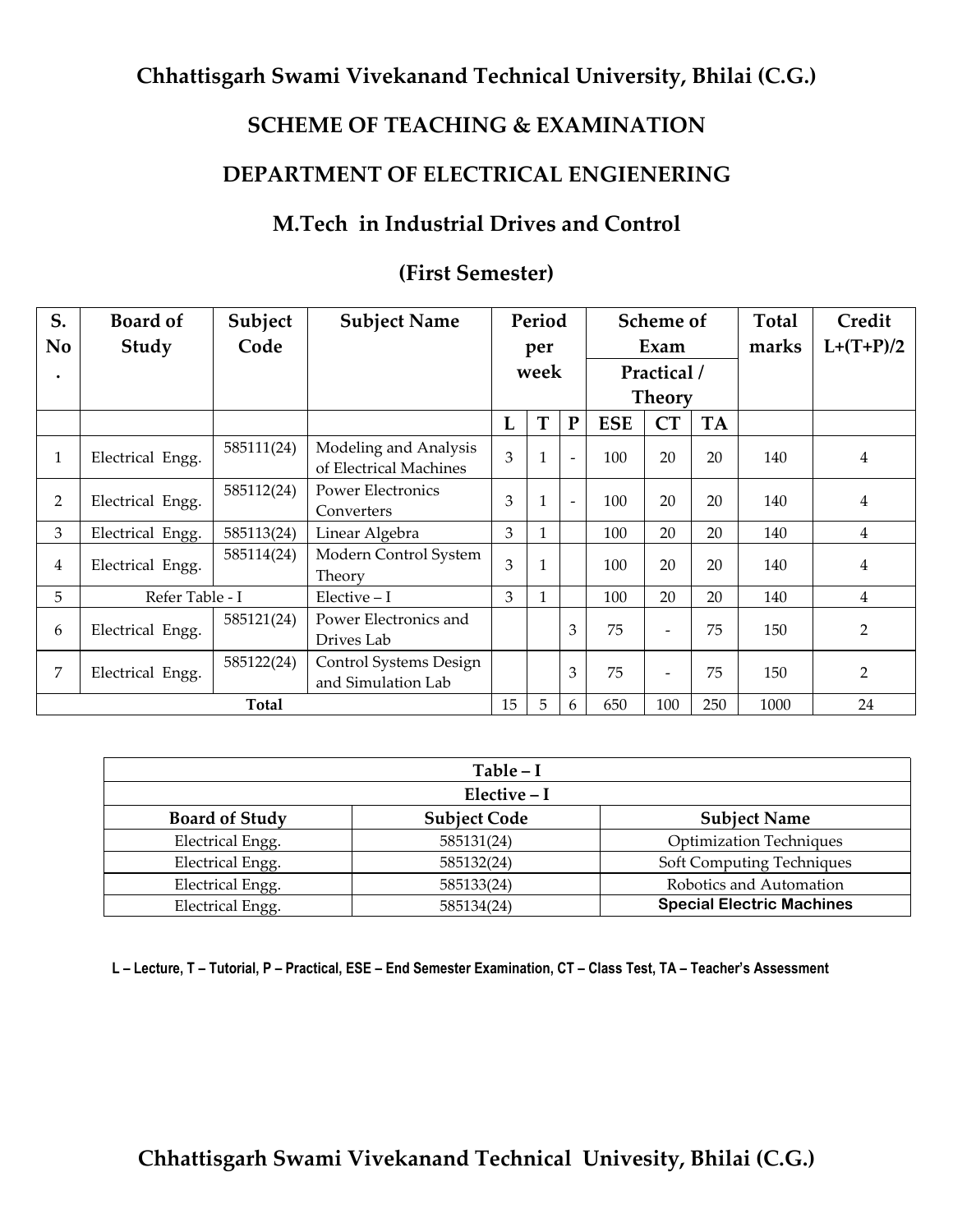# **SCHEME OF TEACHING & EXAMINATION**

# **DEPARTMENT OF ELECTRICAL ENGIENERING**

# **M.Tech in Industrial Drives and Control**

| S.<br>N.       | <b>Board of</b><br>Study | Subject<br>Code | <b>Subject Name</b>                                          |                | Period<br>per week |                          | Scheme of<br>Exam |                          | Total<br>marks | Credit<br>$L+(T+P)/2$ |                |
|----------------|--------------------------|-----------------|--------------------------------------------------------------|----------------|--------------------|--------------------------|-------------------|--------------------------|----------------|-----------------------|----------------|
|                |                          |                 |                                                              |                |                    |                          | Practical /       |                          |                |                       |                |
|                |                          |                 |                                                              |                |                    |                          |                   | <b>Theory</b>            |                |                       |                |
|                |                          |                 |                                                              | L              | T                  | ${\bf P}$                | <b>ESE</b>        | <b>CT</b>                | <b>TA</b>      |                       |                |
| $\mathbf{1}$   | Electrical Engg.         | 585211(24)      | Analysis of DC and AC<br>Converters                          | 3              |                    | $\overline{\phantom{a}}$ | 100               | 20                       | 20             | 140                   | $\overline{4}$ |
| $\overline{2}$ | Electrical Engg.         | 585212(24)      | Microcontrollers And<br>Embedded System<br>Design            | 3              |                    | $\overline{\phantom{a}}$ | 100               | 20                       | 20             | 140                   | $\overline{4}$ |
| 3              | Electrical Engg.         | 585213(24)      | Programmable Logic<br>controllers and their<br>applications  | 3              |                    |                          | 100               | 20                       | 20             | 140                   | $\overline{4}$ |
| 4              | Electrical Engg.         | 585214(24)      | Optimal Control<br><b>Systems</b>                            | 3              |                    |                          | 100               | 20                       | 20             | 140                   | $\overline{4}$ |
| 5              | Refer Table - II         |                 | $Elective - II$                                              | $\overline{3}$ |                    |                          | 100               | 20                       | 20             | 140                   | $\overline{4}$ |
| 6              | Electrical Engg.         | 585221(24)      | Programmable Logic<br>controllers Lab                        |                |                    | 3                        | 75                | $\overline{\phantom{a}}$ | 75             | 150                   | 2              |
| 7              | Electrical Engg.         | 585222(24)      | Microcontrollers and<br><b>Embedded System</b><br>Design Lab |                |                    | 3                        | 75                | $\overline{\phantom{a}}$ | 75             | 150                   | $\overline{2}$ |
|                |                          | <b>Total</b>    |                                                              | 15             | 5                  | 6                        | 650               | 100                      | 250            | 1000                  | 24             |

### **(Second Semester)**

L - Lecture, T - Tutorial, P - Practical, ESE - End Semester Examination, CT - Class Test, TA - Teacher's Assessment

|                       | Table - II          |                                  |
|-----------------------|---------------------|----------------------------------|
|                       | Elective - II       |                                  |
| <b>Board of Study</b> | <b>Subject Code</b> | <b>Subject Name</b>              |
| Electrical Engg.      | 585231(24)          | <b>Electrical Energy Systems</b> |
| Electrical Engg.      | 585232(24)          | HV AC and DC Transmission        |
| Electrical Engg.      | 585233{24}          | DSP Processors and Architectures |
| Electrical Engg.      | 585234(24)          | Power Quality                    |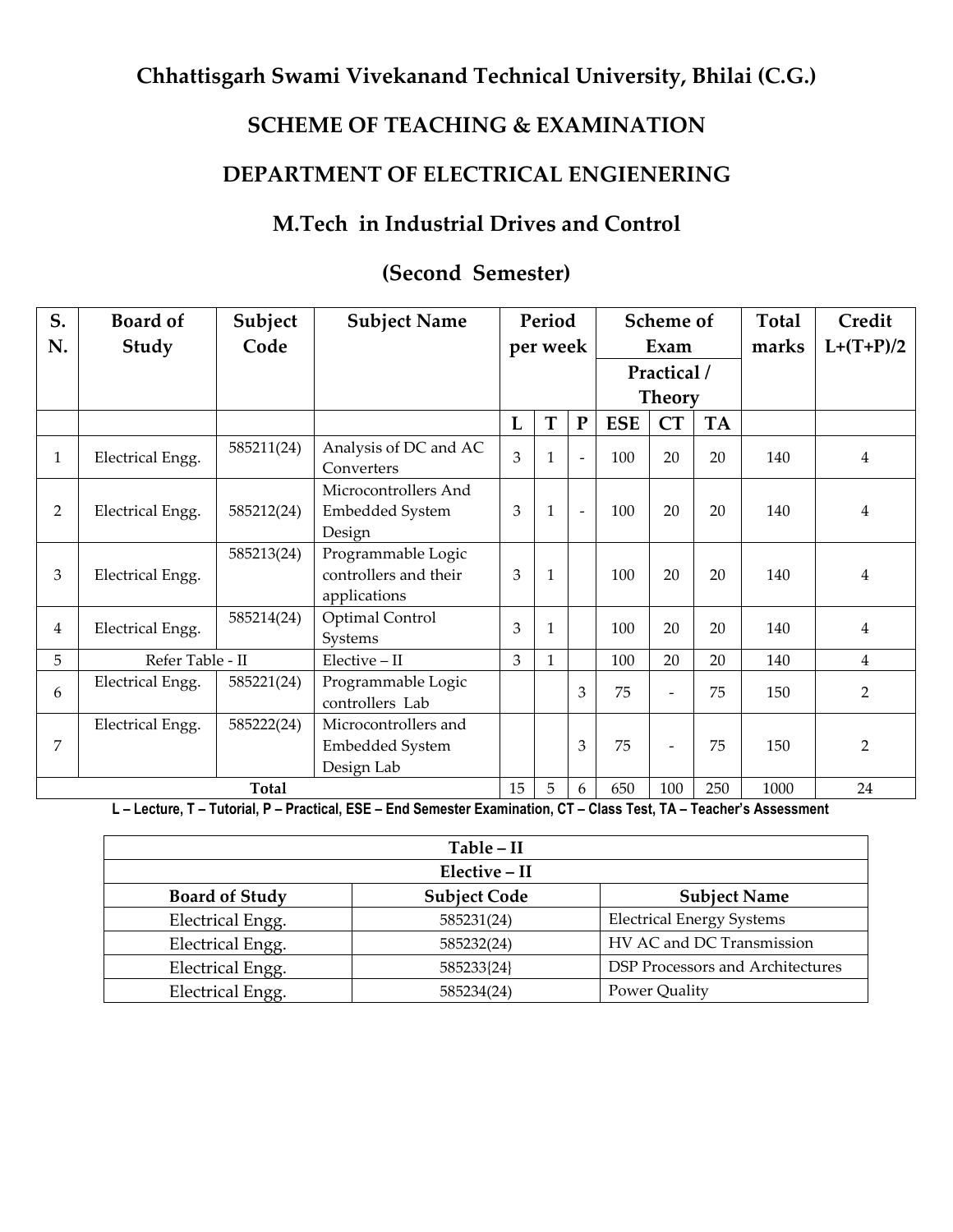# **SCHEME OF TEACHING & EXAMINATION**

# **DEPARTMENT OF ELECTRICAL ENGIENERING**

# **M.Tech in Industrial Drives and Control**

# **(Third Semester)**

| S.<br>No.      | <b>Board of</b><br>Study | Subject<br>Code | <b>Subject Name</b>                       |   | Period<br>per<br>week |           |                | Scheme of<br>Exam<br>Practical /<br><b>Theory</b> |           | <b>Total</b><br>marks | Credit<br>$L+(T+P)/2$ |
|----------------|--------------------------|-----------------|-------------------------------------------|---|-----------------------|-----------|----------------|---------------------------------------------------|-----------|-----------------------|-----------------------|
|                |                          |                 |                                           | L | T                     | ${\bf P}$ | <b>ESE</b>     | CT                                                | <b>TA</b> |                       |                       |
| $\mathbf{1}$   | Electrical Engg.         | 585311(24)      | <b>Advanced Electric</b><br><b>Drives</b> | 3 |                       |           | 100            | 20                                                | 20        | 140                   | $\overline{4}$        |
| $\overline{2}$ | Refer Table - III        |                 | Elective - III                            | 3 |                       |           | 100            | 20                                                | 20        | 140                   | $\overline{4}$        |
| 3              | Electrical Engg.         | 585321(24)      | Preliminary Project                       |   |                       | 28        | 100            |                                                   | 100       | 200                   | 14                    |
| $\overline{4}$ | Electrical Engg.         | 585322(24)      | Seminar                                   |   |                       | 3         | $\overline{a}$ | $\overline{\phantom{a}}$                          | 20        | 20                    | $\overline{2}$        |
|                |                          | Total           |                                           | 6 | $\overline{2}$        | 31        | 300            | 40                                                | 160       | 500                   | 24                    |

|                         | Table - III         |                                    |
|-------------------------|---------------------|------------------------------------|
|                         | Elective - III      |                                    |
| <b>Board of Study</b>   | <b>Subject Code</b> | <b>Subject Name</b>                |
| Electrical Engg.        | 585331(24)          | Advanced Instrumentation           |
|                         |                     | System                             |
| <b>Electrical Engg.</b> | 585332(24)          | Industrial control and electronics |
| Electrical Engg.        | 585333(24)          | <b>Adaptive Control System</b>     |
| Electrical Engg.        | 585334(24)          | Power Electronics for Renewable    |
|                         |                     | <b>Energy Systems</b>              |

L - Lecture, T - Tutorial, P - Practical, ESE - End Semester Examination, CT - Class Test, TA - Teacher's Assessment